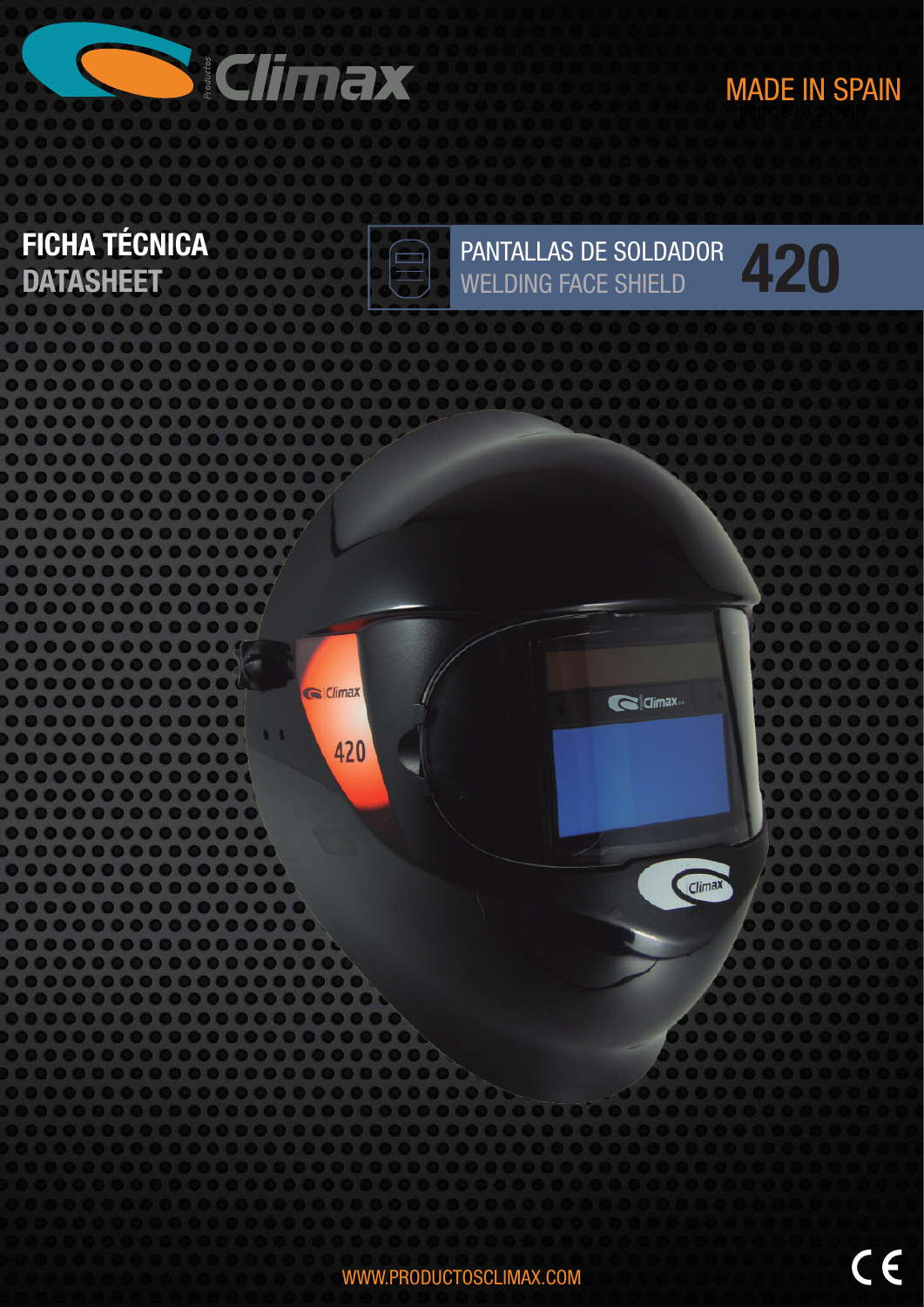

| Aplicación<br>Application                          | La pantalla 420 es utilizable para todos los tipos de<br>procedimiento de soldadura a partir de 5 amperios (electrodos,<br>MIG/MAG, TIG/WIG, corte y soldadura al chorro de plasma)<br>exceptuando la soldadura láser y a gas. Está particularmente<br>adaptada para la soldadura TIG ya que dispone de un sensor<br>especial para este tipo de soldadura.                                                                                                                                              | The welding helmet mod. 420 can be used for all types of welding<br>processes as of 5A (MIG / MAG electrodes, TIG / WIG, plasma-jet<br>cutting and welding) except por laser and gas welding. It is specially<br>recommended for TIG welding as it is equipped with a special<br>detector for this kind of welding.                                                                                                                               |  |
|----------------------------------------------------|---------------------------------------------------------------------------------------------------------------------------------------------------------------------------------------------------------------------------------------------------------------------------------------------------------------------------------------------------------------------------------------------------------------------------------------------------------------------------------------------------------|---------------------------------------------------------------------------------------------------------------------------------------------------------------------------------------------------------------------------------------------------------------------------------------------------------------------------------------------------------------------------------------------------------------------------------------------------|--|
| Características pantalla<br>Shield characteristics | El sistema de sujeción lo constituye un arnés formado por dos<br>bandas, una de contorno y otra transversal. El perímetro de la<br>banda de contorno se puede regular cómodamente, accionando<br>la palomilla situada en la parte posterior banda de contorno. La<br>longitud de la banda transversal también se puede regular en<br>siete posiciones diferentes. La banda de contorno posee dos<br>almohadillas de confort que evitan molestias en las zonas de<br>contacto con la cabeza del usuario. | The fastener system consists of a headgear with two straps (contour<br>strap and cross strap). The circumference of the contour strap can<br>be adjusted comfortably by turning the wing nut at the rear of the<br>contour strap and the length of the cross strap can also be adjusted<br>to seven different positions. The contour strap has two cushions that<br>prevent discomfort at the points where the strap touces the wearer's<br>head. |  |
| <b>Tonos</b><br><b>Shades</b>                      | Claro 4 y activado variable 9 al 13                                                                                                                                                                                                                                                                                                                                                                                                                                                                     | Clear 4 and variable 9-13                                                                                                                                                                                                                                                                                                                                                                                                                         |  |
| Dimensiones del armazón<br>Helmet shell size       | 325 x 235 mm                                                                                                                                                                                                                                                                                                                                                                                                                                                                                            |                                                                                                                                                                                                                                                                                                                                                                                                                                                   |  |
| Peso<br>Weight                                     | 528 g                                                                                                                                                                                                                                                                                                                                                                                                                                                                                                   |                                                                                                                                                                                                                                                                                                                                                                                                                                                   |  |
|                                                    | <b>Climax</b><br>C Climax.<br>$\blacksquare$<br>420<br>Climax                                                                                                                                                                                                                                                                                                                                                                                                                                           | <b>VARIOMATIC PLUS</b><br>$rac{\pi}{2}$ ce                                                                                                                                                                                                                                                                                                                                                                                                        |  |
|                                                    | Reglamento UE 2016/425                                                                                                                                                                                                                                                                                                                                                                                                                                                                                  | EU Regulation (2016/425)                                                                                                                                                                                                                                                                                                                                                                                                                          |  |

Ensayos / Certificación CE Test / CE Certification

Normas: EN 175: 1997 EN 379: 2003+A1:2009

EU Regulation (2016/425) Norms: EN 175: 1997 EN 379: 2003+A1:2009

Última actualización: 11/2019 Last update: 11/2019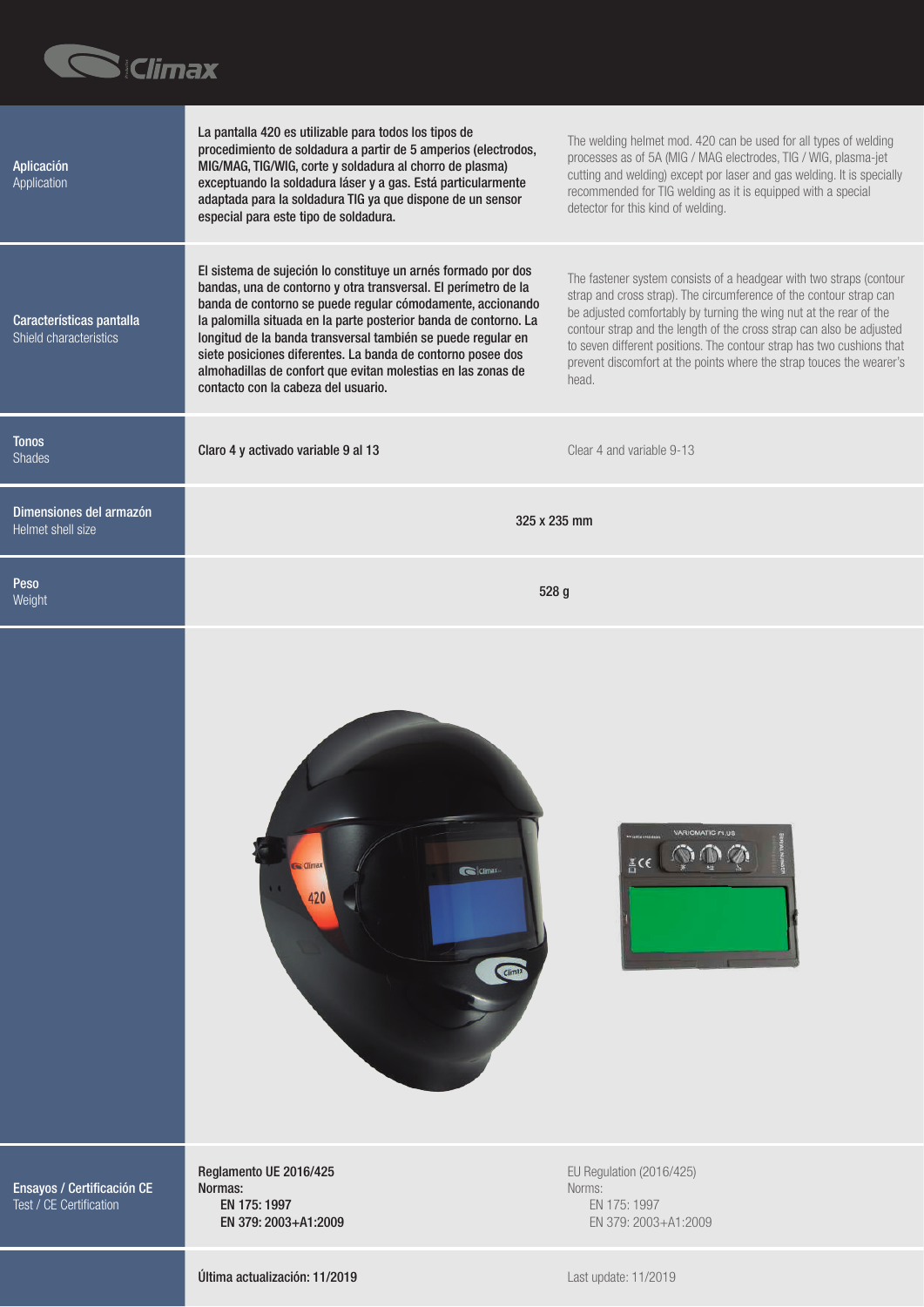

## Características del filtro

Filter characteristics

| Clase óptica del filtro<br>Optical class of filter                                                                                 | $\mathbf{1}$                                          |
|------------------------------------------------------------------------------------------------------------------------------------|-------------------------------------------------------|
| Clase por la difusión de la luz<br>Difussion of light class                                                                        | $\mathbf{1}$                                          |
| Clase por la variación del factor de transmisión en el visible<br>Variation of luminous transmittance class                        | $\mathbf{1}$                                          |
| Clase por la dependencia del factor de transmisión en el visible con el ángulo<br>Angle dependence of luminous transmittance class | $\overline{2}$                                        |
| <b>Tonos</b><br>Shades                                                                                                             | $4/9 - 13$                                            |
| Control de tono<br>Shade control                                                                                                   | Sí<br>Yes                                             |
| Amolar<br>Grid                                                                                                                     | Interno<br>Internal                                   |
| Dimensiones de filtro<br>Filter size                                                                                               | 110 x 90 x 9 mm                                       |
| Campo de visión<br>Field of vision                                                                                                 | 100 x 41 mm (4100 mm <sup>2</sup> )                   |
| Tiempo de reacción<br>Response time                                                                                                | $0,4$ ms                                              |
| Tiempo de retorno a tono claro<br>Clearing time                                                                                    | $0,1 - 1 s$                                           |
| Detectores de luz<br>Light detectors                                                                                               | $\overline{2}$                                        |
| Ajuste de sensibilidad<br>Sensivity adjustment                                                                                     | Sí<br>Yes                                             |
| Alimentación<br>Power supply                                                                                                       | Baterías y células solares<br>Bateries and solar cell |
| Protección<br>Protection UV IR                                                                                                     | Hasta Tono 16<br>Up to shade 16                       |
| Temperatura de utilización<br>Working temperature                                                                                  | $-10^{\circ}$ C ~ a + 55°C                            |
| Temperatura de almacenamiento<br>Storing temperature                                                                               | $-20^{\circ}$ C ~ a + 70 $^{\circ}$ C                 |
| ON / OFF                                                                                                                           | Automático<br>Automatic                               |
|                                                                                                                                    |                                                       |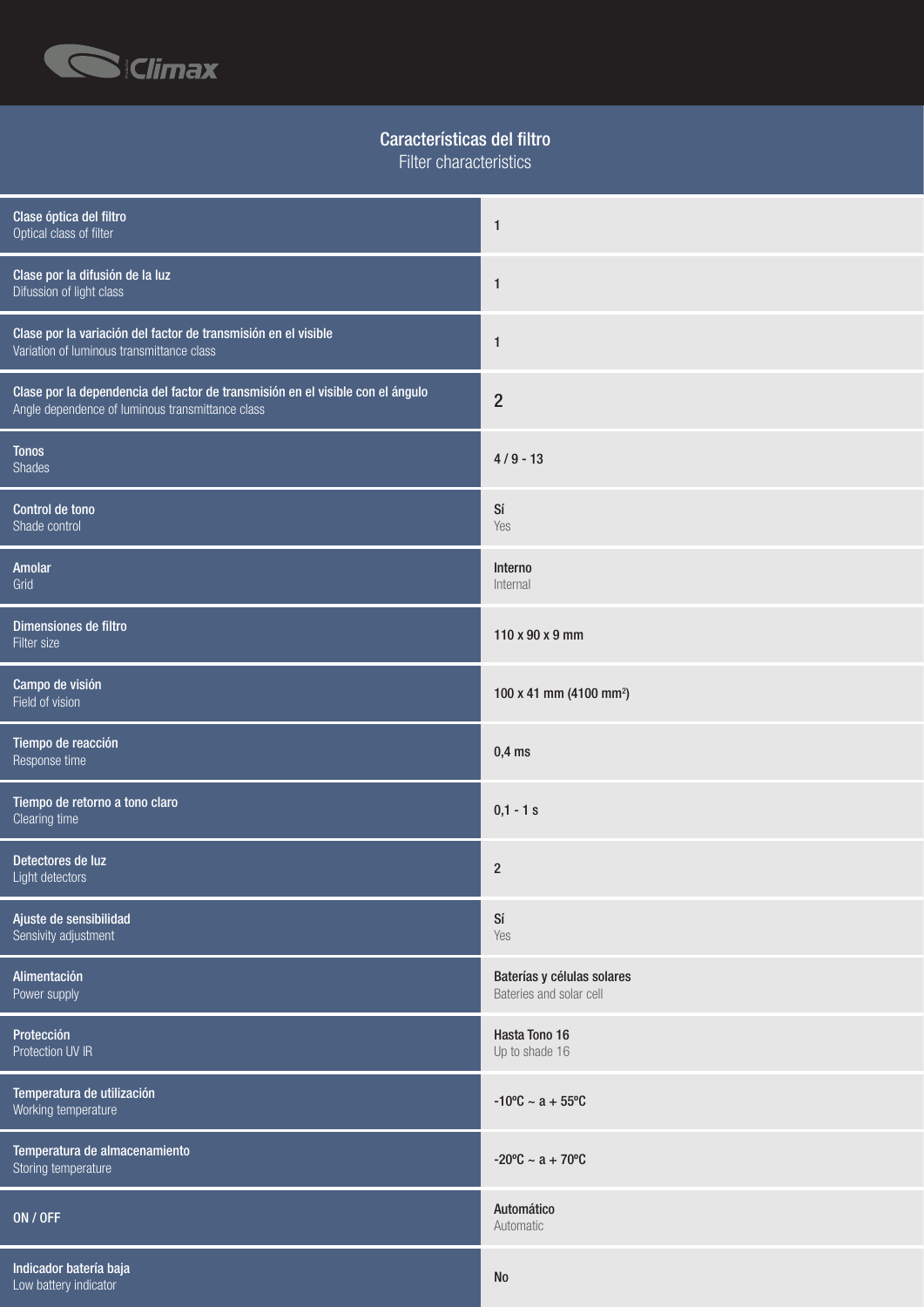

## Uso recomendado

Recommended use

| TIPO SOLDADURA / WELDING PROCESS                              | <b>INTENSIDAD ARCO (AMPERIOS)</b><br>ARC CURRENT (AMPS)                                           | TONO PROTECCIÓN<br>DARK SCALE                                                                      |
|---------------------------------------------------------------|---------------------------------------------------------------------------------------------------|----------------------------------------------------------------------------------------------------|
| Electrodos recubiertos<br>Cowered electrodes                  | $60$<br>60-100<br>100-150<br>150-200<br>200-300<br>300-450                                        | $\bf 8$<br>$\boldsymbol{9}$<br>10<br>11<br>12<br>13                                                |
| <b>MAG</b>                                                    | $65$<br>65-100<br>100-150<br>150-225<br>225-400<br>400-600                                        | 8<br>$\boldsymbol{9}$<br>10<br>11<br>12<br>13                                                      |
| Soldadura MIG con metales pesados<br>MIG with heavy metals    | $<125$<br>125-175<br>175-250<br>250-350<br>350-450                                                | $\boldsymbol{9}$<br>10<br>11<br>12<br>13                                                           |
| Soldadura MIG con aleaciones ligeras<br>MIC with light alloys | $<175$<br>175-225<br>225-300<br>300-400                                                           | 10<br>11<br>12<br>13                                                                               |
| Soldadura TIG<br><b>TIG</b>                                   | $30$<br>$30 - 70$<br>70-125<br>125-200<br>200-300<br>300-350                                      | $\bf8$<br>$\boldsymbol{9}$<br>10<br>11<br>12<br>13                                                 |
| Acanalado arco-aire<br>Air-arc gouging                        | $<175$<br>175-200<br>200-250<br>250-350                                                           | $10$<br>11<br>12<br>13                                                                             |
| Corte de chorro de plasma<br>Plasma jet cutting               | $<125$<br>125-150<br>150-175<br>175-250<br>250-400                                                | $\bf 8$<br>$\boldsymbol{9}$<br>$10$<br>11<br>12                                                    |
| Soldadura al arco de microplasma<br>Micro-plasma arc welding  | $<$ 6<br>$6 - 15$<br>$15 - 40$<br>$40 - 60$<br>60-100<br>100-125<br>125-175<br>175-225<br>225-300 | $\overline{4}$<br>$\bf 5$<br>$\bf 6$<br>$\sqrt{7}$<br>$\bf8$<br>$\boldsymbol{9}$<br>10<br>11<br>12 |